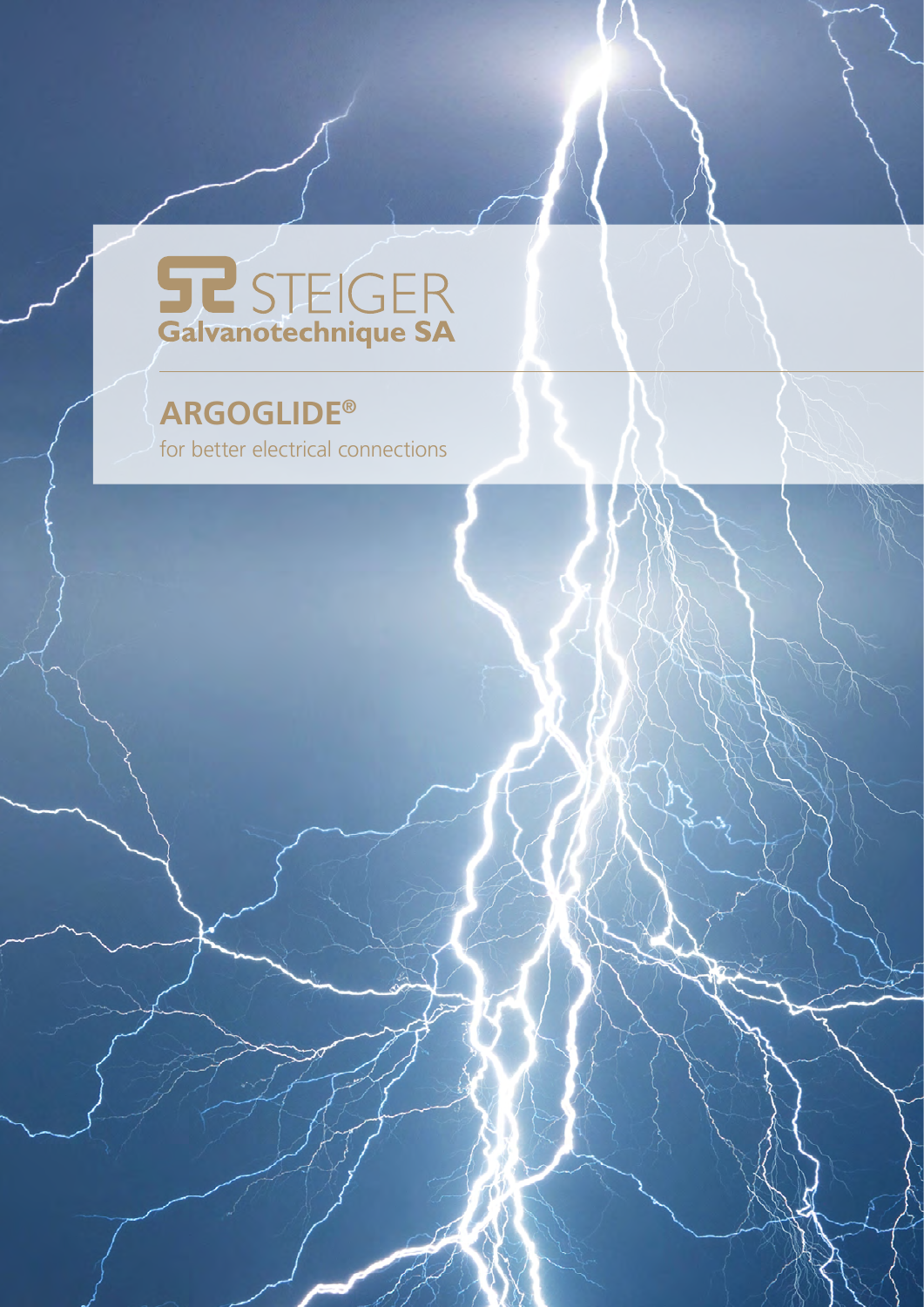ARGOGLIDE® is a new development of dispersion coating for low and high voltage applications. It is characterized by low electrical contact resistance in the milliohm range and low friction coefficient with high wear resistance.

#### **Friction and electrical contact properties**

When two silver-coated surfaces are moved over one another, a high level of force is required. This shows the disadvantage of contacts with silver surfaces, since these have a relatively high coefficient of friction, which leads to high insertion and removal forces, particularly for plug contacts. The high coefficient of friction causes wear on silver surfaces, which severely limits the number of possible mating cycles. In addition, there is the problem that silver surfaces tend to cold weld.

Insertion force and electrical contact resistance were measured simultaneously on a pin and socket contact pair during a long run plug & unplug test. The sliding distance was 1 cm and the sliding speed 1 cm/s. A current intensity of 10A was applied to the contact pair throughout the test duration. The contact resistance has been measured every 200 ms. The results are **Description** presented in the diagramm hereunder.

**ARGOGLIDE®, thanks to the incorporation of graphite in the silver layer, significantly reduces the friction as compared to pure silver, which results in lower insertion forces, improved corrosion protection and a longer service life due to the increased wear protection of the contacts. At the same time, good electrical contact, equivalent to pure silver is guaranteed.**

Microsection of ARGOGLIDE® coating produced by means of galvanic processes on copper substrate with a 3 µm thick silver underlayer. The silver-graphite layer contains 1.3 wt-% (6.5 Vol-%) graphite particles. Typical thicknesses of ARGOGLIDE®, for low voltage contacts, are between 15 and 25 µm, over an underlayer of 2 to 3 µm of silver.

**The coating consists in a highly conductive silver matrix containing 1 to 2 wt-% graphite particles (1 to 10 μm particle size). The conductive graphite particles are responsible for efficient lubrication and enhanced wear resistance in sliding configurations. The graphite particles are homogenously distributed in the silver matrix. During the switching process the top layer wears off, thus new particles appear to the surface maintaining good sliding properties by creating self-lubrication.**



Finely dispersed graphite particles are embedded in the silver layer as shown in the microsection.

ARGOGLIDE® can be applied on different substrates or underlayers as for instance copper and copper alloys, aluminium alloys, silver and others. The treatment is applied on the entire part or selectively to functional areas. The process is suitable for single and bulk parts.

#### **Low voltage applications**

ARGOGLIDE®, coating allows more than 25'000 mating cycles of contacts Pin & sockets for battery charging. Contact systems are significantly improved in terms of plug cycles and reliability in comparison to commonly applied connecting

technology.

#### **Applications**

**Silver-graphite (AgC) composites are used in electrical switchgears as arcing as well as sliding contacts. The conductivity, contact resistance and coefficient of friction are relevant for applications in the electrical and electronics sector, particularly for plugs and plug contacts. In view of the growth of electric vehicles, an increased demand for silver contacts, in particular electrodeposited silver-graphite, can be expected.**

#### **High power contact systems**

ARGOGLIDE® enables switching contacts that switch reliably and without excessive mechanical force. There is no cold welding at 200 KA load/10 kA switching current. And at the same time, good electrical properties especially conductivity, are retained with silver-graphite contact systems.



The ARGOGLIDE®, – Silver couple shows life duration more than 25'000 mating cycles with insertion force under 5N and contact resistance lower than 25 mΩ. The Silver – Silver couple shows immediately a strong increase of the insertion force above 7N thus ending the test.



Low voltage, high current, low friction plug for car battery charging.

#### **Properties of ARGOGLIDE® versus silver coating**

o unappropriated; \* acceptable; \*\* good; \*\*\* excellent

|                                    | <b>ARGOGLIDE®</b> | Silver                        | <b>Remark</b>                                     |
|------------------------------------|-------------------|-------------------------------|---------------------------------------------------|
| corrosion resistance               | $***$             | $***$                         |                                                   |
| tarnish resistance                 | $***$             | $* 1)$                        | <sup>1)</sup> after passivation                   |
| wear resistance                    | $***$             | $\star$                       | in sliding function                               |
| sliding ability                    | $***$             | x 2)                          | <sup>2)</sup> for thickness < 1 $\mu$ m           |
| electrical contact resistance      | $***$             | $***$                         |                                                   |
| solderability                      | $\circ$           | $**$                          |                                                   |
| microhardness HV (ISO 4516)        | $90 - 130$        | $90 - 130$                    |                                                   |
| ductility %-elongation             | >10               | >10                           |                                                   |
| electrical resistivity [μΩcm]      | 1.61              | 1.61                          |                                                   |
| maximum operating temperature [°C] | $850^{3}$         | $850^{3}$                     | <sup>3)</sup> under inert atmosphere above 350 °C |
| usual thicknesses [µm]             | $2 - 50$          | $10 - 100$                    |                                                   |
| particular property                | excellent in HF   | excellent for switch contacts |                                                   |



### **ARGOGLIDE® –self-lubricating coating for better electrical connections**